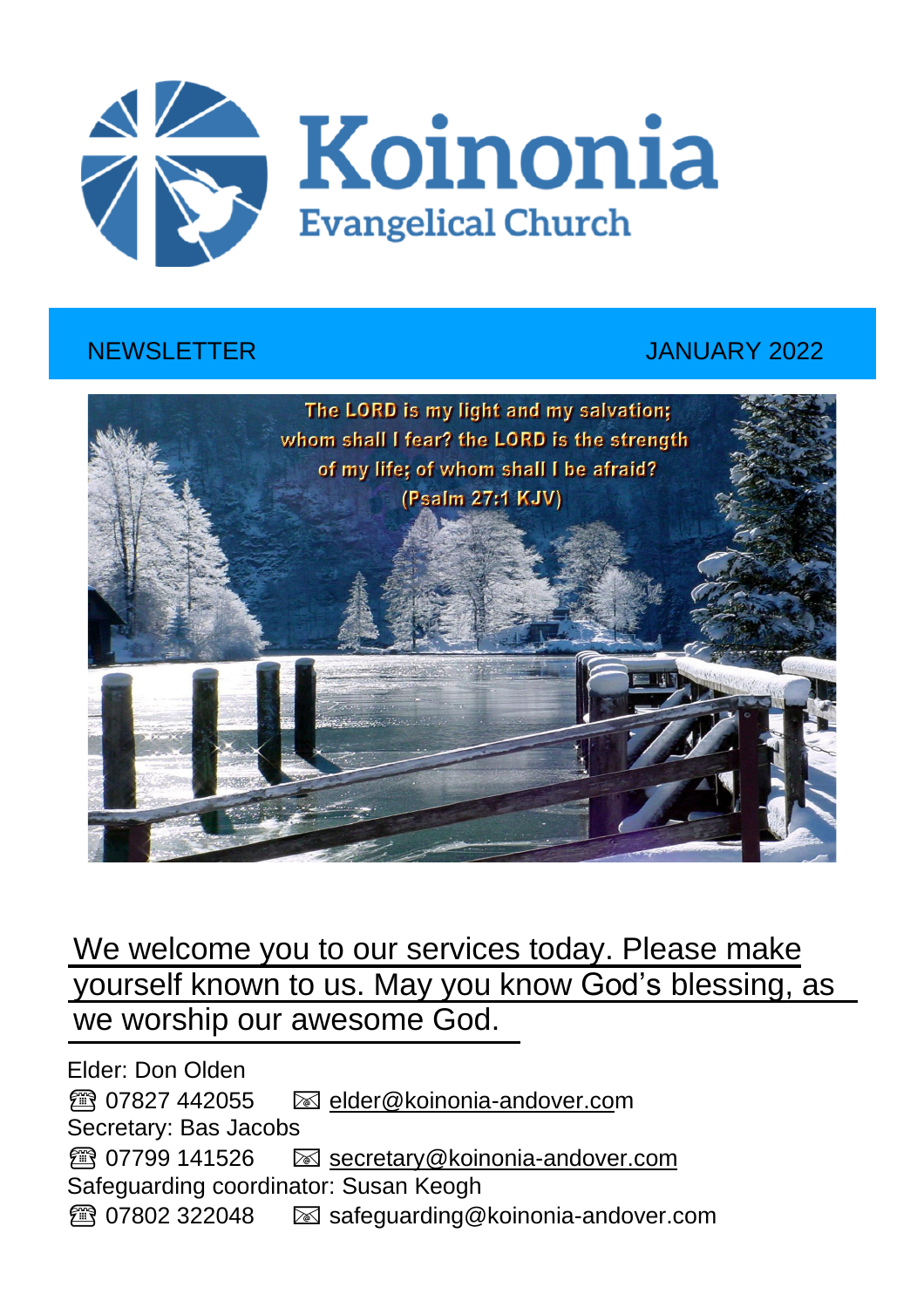# A New Year Message from Don

# Happy New Year!

Firstly I'd like to thank Laurence for taking on the job of producing a newsletter. The plan is that it will be produced monthly, and contributions are very welcome. Please speak to Laurence or email him with any suggestions.

As we begin a New Year, we still face the challenges of the ongoing pandemic. I'm sure we had all hoped that this would be behind us by now. However, God's work continues, and we should be looking forward to what we are able to do rather than dwelling on what we can't do.

We have been very blessed over the last year as we have seen an increase in the numbers attending the Fellowship, but we must never get complacent. We are still called to fulfil the Great Commission:

Matthew 28:19-20 "*Therefore go and make disciples of all nations, baptising them in the name of the Father and of the Son and of the Holy Spirit, and teaching them to obey everything I have commanded you. And surely I am with you always, to the very end of the age.*"

Our primary task is to share the Good News of Jesus and this is something we are all able to do. It can be daunting for many of us but even just simply sharing your testimony with someone can be incredibly effective.

Can I encourage you this year to make every effort to take that to heart and use every opportunity that presents itself.

God Bless,

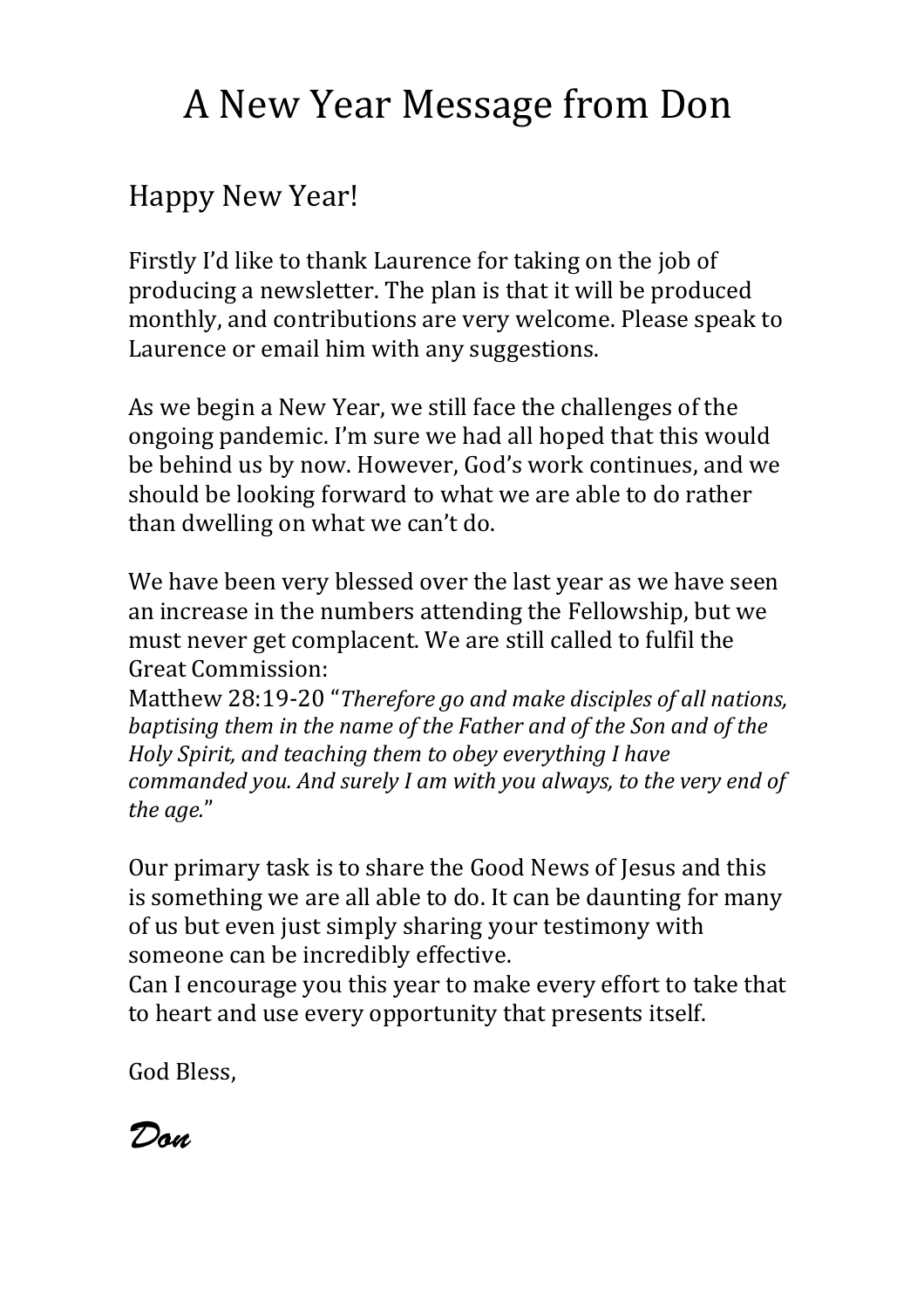# JANUARY DIARY

#### **SERVICES**

| Jan 2nd 10.30 am  | - Don Olden                             |
|-------------------|-----------------------------------------|
| 5.30 pm           | - Prayer Meeting                        |
| 6.30 pm           | - Don Olden (Communion)                 |
| Jan 9th 10.30 am  | - Don Olden                             |
| 5.30 pm           | - Prayer Meeting                        |
| 6.30 pm           | - David Sullivan                        |
| Jan 16th 10.30 am | - Don Olden                             |
| 5.30 pm           | - Prayer Meeting                        |
| 6.30 pm           | - Dennis & Sheila Eaton (Malawi Update) |
| Jan 23rd 10.30 am | - David Tucker                          |
| 5.30 pm           | - Prayer Meeting                        |
| 6.30 pm           | - Don Olden                             |
| Jan 30th 10.30 am | - David Pickard                         |
| 5.30pm            | - Prayer Meeting                        |
| 6.30 pm           | - Neil Stickland                        |

MEET UP WITH DON AT COSTA IN ANDOVER @ 11am. This month Don will be available on the 11th and 25th only.

HOUSEGROUP MEETINGS THIS MONTH on 12<sup>th</sup>, 19<sup>th</sup> & 26<sup>th</sup> at 1.30pm 2pm 7:30pm. On 13th and 20th at 7.30pm. To be arranged.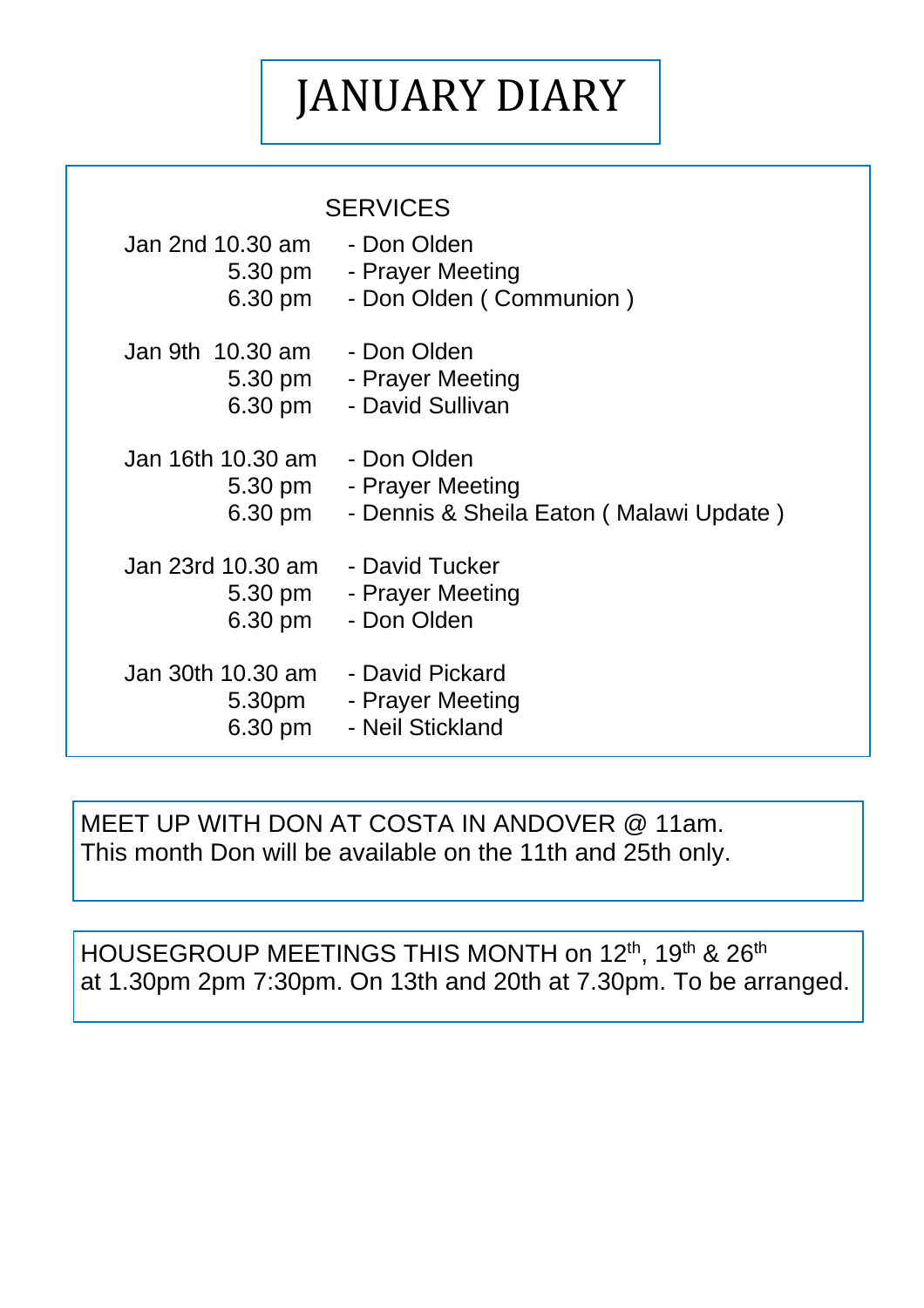### PRAYER REQUESTS

Barry and Eileen King: Eileen is now back at home from the hospice. Please continue to uphold Eileen and Barry in prayer at this difficult time.

Albanian Evangelical Mission for its very difficult present circumstances. Prayer updates are available at albanianevangelicalmission@gmail.com

opendoorsuk.org for its work in highlighting and exposing Christian persecution throughout the world.

ADVANCED NOTICES

MEMBERS' CHURCH MEETING AT BSPF IS AT 7.30pm ON 2<sup>nd</sup> February (Please note this is a change to the original date).